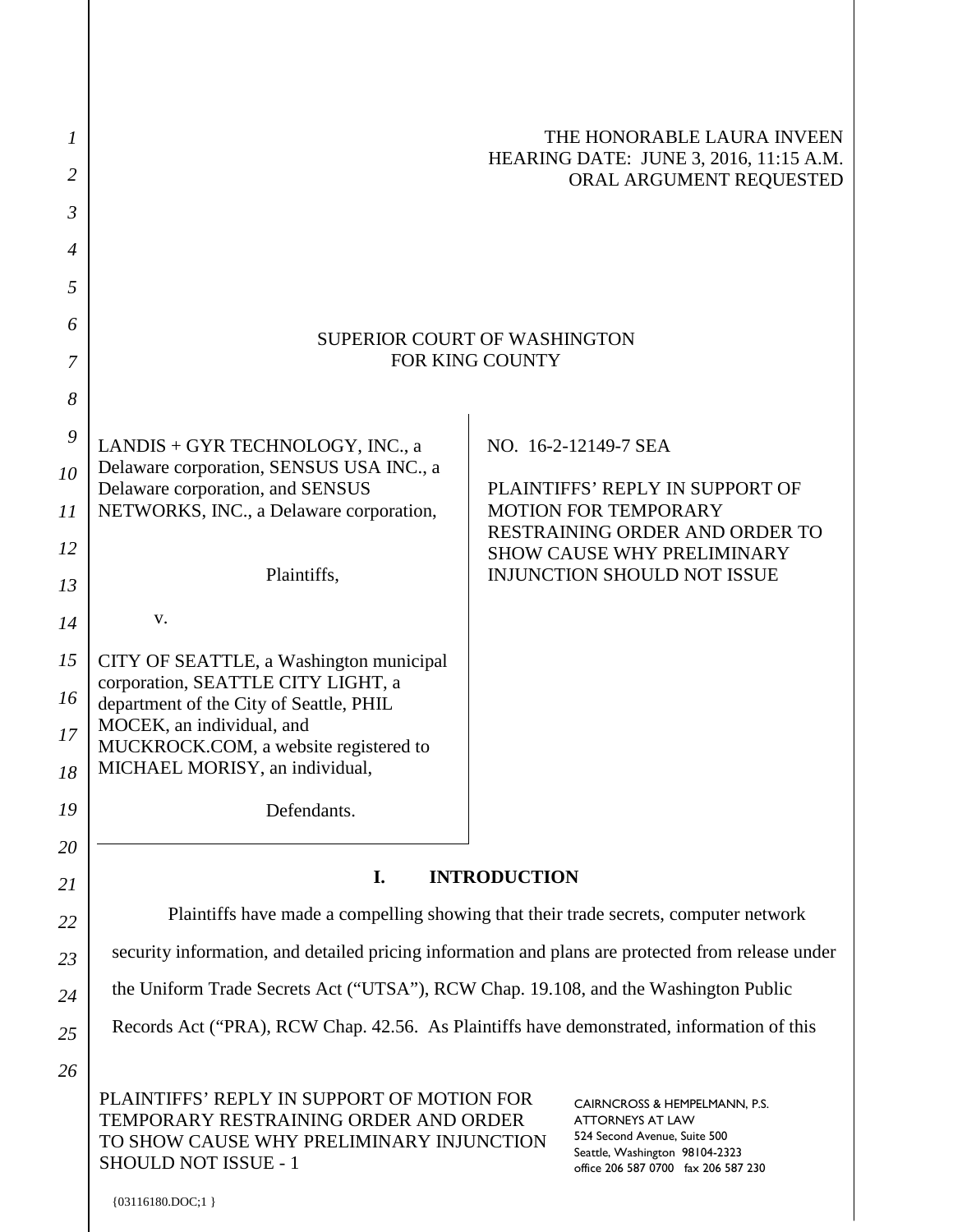type is discussed extensively in Plaintiffs' RFP Responses and other Documents, which total roughly 3,000 pages. No party challenges the showing made by Plaintiffs with respect to this information and a Preliminary Injunction should therefore issue to protect that information for the duration of these proceedings.

Defendant MuckRock.com focuses on two documents (only one is now at issue) that were prematurely released by the City of Seattle, arguing that the TRO issued in this case, which was narrowly tailored to protect Plaintiffs' trade secrets, amounts to a prior restraint. This is incorrect. It is well recognized that the courts are fully empowered to issue injunctions to protect private information like the trade secrets at issue here, and as long as the injunction is contentneutral and narrowly tailored, it does not run afoul of the First Amendment. MuckRock.com is also incorrect in its claim that it is free to publish trade secrets without consequence under Section 230 of the Communications Decency Act ("CDA"). On the contrary, Section 230's immunity does not extend to publishing information that violates intellectual property rights and trade secrets are now recognized as federal intellectual property rights with Congress's recent adoption of the Defense of Trade Secrets Act ("DTSA"). Furthermore, the fair reporting privilege is inapplicable in this matter and does not shield MuckRock.com from suit. In any event, MuckRock.com offers no reason why the remainder of the information identified by Plaintiffs should not be protected by a Preliminary Injunction.

Only the City challenges Plaintiffs' claim that the names and individually-identifiable information should not be released publicly. But no party challenges Plaintiffs' claims that this information is protected as a trade secret and it should be protected under this independent ground. In any event, the City's crabbed interpretation of the PRA is incorrect because the PRA plainly authorizes the Court to grant injunctive relief to "any person" to prevent the kind of harassment that is likely to occur if this information is released now.

PLAINTIFFS' REPLY IN SUPPORT OF MOTION FOR TEMPORARY RESTRAINING ORDER AND ORDER TO SHOW CAUSE WHY PRELIMINARY INJUNCTION SHOULD NOT ISSUE - 2

CAIRNCROSS & HEMPELMANN, P.S. ATTORNEYS AT LAW 524 Second Avenue, Suite 500 Seattle, Washington 98104-2323 office 206 587 0700 fax 206 587 230

{03116180.DOC;1 }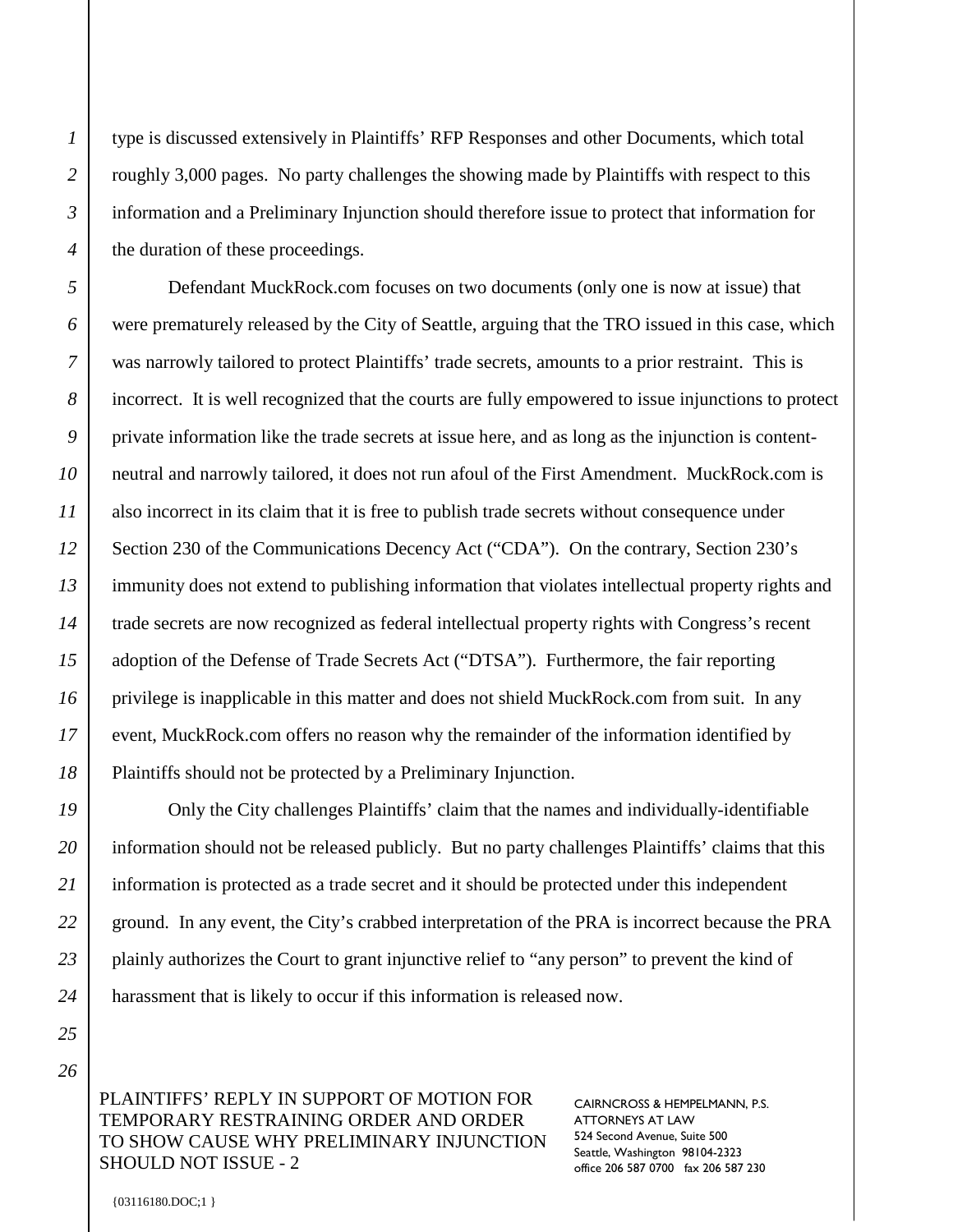#### **II. ARGUMENT**

## **A. Requiring MuckRock.com To Remove Plaintiff's Trade Secrets From Its Website Is Not a Prior Restraint.**

#### **1. Factual Background.**

As soon as Plaintiff Landis+Gyr discovered that two documents apparently revealing trade secret and critical computer security information had been posted on MuckRock.com's website without its knowledge or consent, and determined that the documents might compromise both its trade secrets and the security of its proprietary systems, it immediately notified MuckRock.com and Defendant Michael Morisy (the website's registered agent), on May 16, 2106, that the documents contained sensitive proprietary and trade secret information, requesting that they remove the documents so that Landis+Gyr could review and redact protected materials from the documents. *Declaration of Eric Lee Christensen In Support of Motion for Temporary Restraining Order* at ¶ 17, Exh. L ("*Christensen TRO Decl.*"). Defendants refused. *Id.* at ¶ 18, Exh. M.

Hence, Defendants knew from at least May 16 that they had published materials protected under the UTSA. Yet the materials were not removed from their website until May 27, two days after this Court issued the TRO requiring the documents to be taken down. MuckRock.com Motion at 4. For at least this period, Defendants knowingly posted Landis+Gyr's protected information on its publicly-accessible website, where Landis+Gyr's competitors, as well as hackers and saboteurs, had access to the information. In fact, internet traffic surrounding the disclosure reveals the danger caused by Defendants' refusal to remove the information. *See Second Supplemental Declaration of Eric Lee Christensen in Support of Motion for Preliminary Injunction,*  $\P$  2, Exhs. A. ("I read all your secret information, you [expletives deleted]"), ¶ 4, Exh. C, p. 8 ("visit the link below to download disputed documents").

PLAINTIFFS' REPLY IN SUPPORT OF MOTION FOR TEMPORARY RESTRAINING ORDER AND ORDER TO SHOW CAUSE WHY PRELIMINARY INJUNCTION SHOULD NOT ISSUE - 3

CAIRNCROSS & HEMPELMANN, P.S. ATTORNEYS AT LAW 524 Second Avenue, Suite 500 Seattle, Washington 98104-2323 office 206 587 0700 fax 206 587 230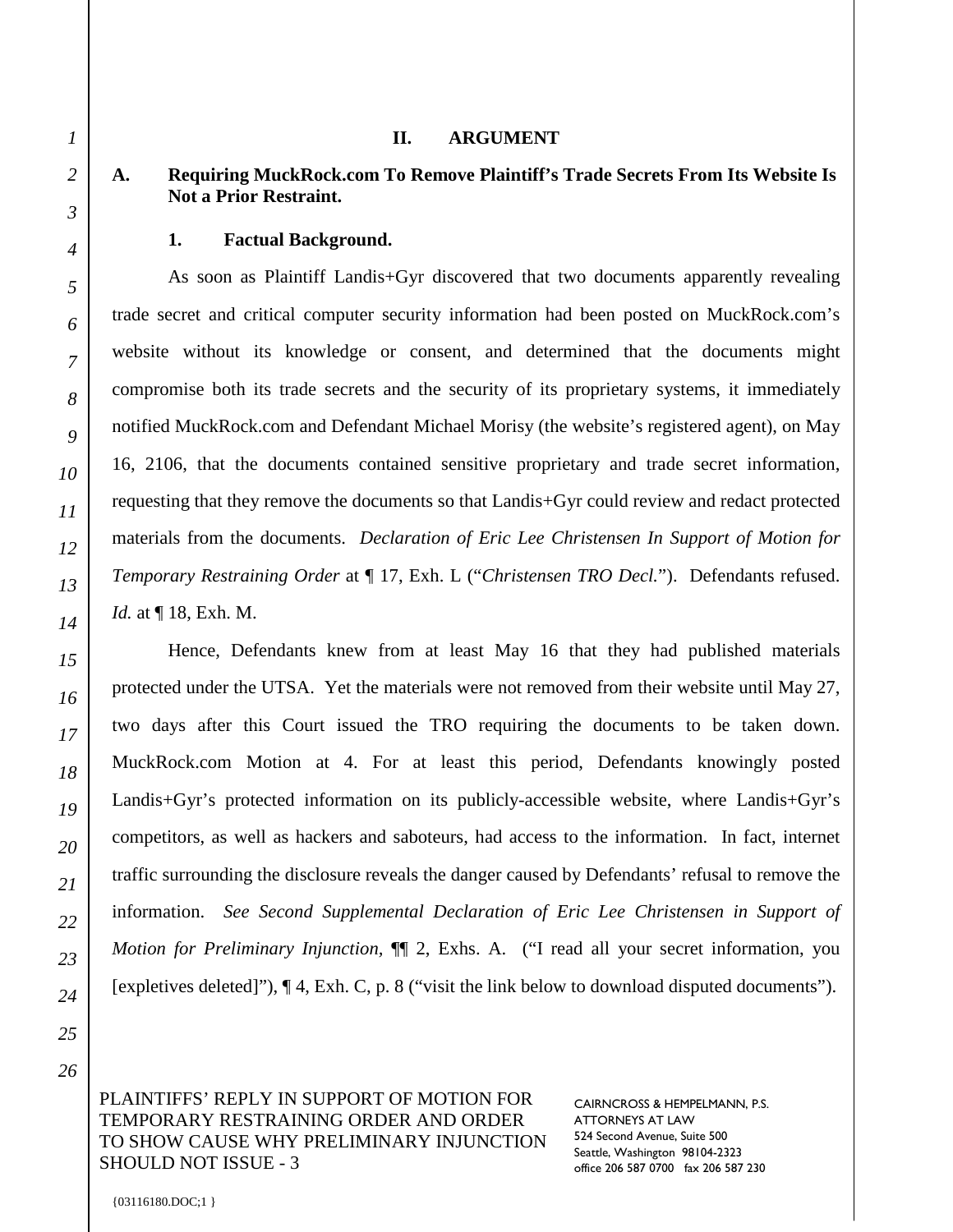Thereafter, Landis+Gyr carefully reviewed the documents and determined that one did not contain any protected information but that the second, entitled "Report on Landis+Gyr's Technology, Inc.'s Description of Its Managed Services Operations and on the Suitability of the Design and Operating Effectiveness of Its Controls for the Period May 1, 2015 to October 31, 2015" ("Managed Services Report"), contained trade secret and protected network security information. Accordingly, on May 27, 2016, Landis+Gyr delivered a redacted version of the Managed Services Report, deleting only specific materials that provide detailed descriptions of Landis+Gyr's computer security and data center security operations. *Declaration of Eric Lee Christensen in Support of Motion for Preliminary Injunction* ¶ 17, Ex. L. It is undisputed that this material includes Landis+Gyr trade secrets. Although Defendant Morisy suggested that MuckRock.com might be willing to republish the redacted version of the Managed Services Report, we are not aware that either the redacted version of that document (or the unredacted version of the second document, which Landis+Gyr has now concluded can be released to the public in its entirety) have been published on MuckRock.com.

Defendants are therefore unquestionably guilty of misappropriating Landis+Gyr's trade secrets. The UTSA defines "misappropriation" to include "[d]isclosure . . . of a trade secret of another without express implied consent" by a person who "knew or had reason to know" that the information was a trade secret. RCW 19.108.010(2). It is undisputed that Defendants knew at least as early as May 16 that Landis+Gyr's documents contained trade secrets and that they lacked consent to publish those documents, yet refused to take the documents down. The UTSA therefore *requires* the Court to issue a preliminary injunction to protect Plaintiffs' trade secrets. RCW 19.108.050 provides that "a court shall preserve the secrecy of an alleged trade secret," including "ordering any person involved in the litigation not to disclose an alleged trade secret without prior court approval."

PLAINTIFFS' REPLY IN SUPPORT OF MOTION FOR TEMPORARY RESTRAINING ORDER AND ORDER TO SHOW CAUSE WHY PRELIMINARY INJUNCTION SHOULD NOT ISSUE - 4

CAIRNCROSS & HEMPELMANN, P.S. ATTORNEYS AT LAW 524 Second Avenue, Suite 500 Seattle, Washington 98104-2323 office 206 587 0700 fax 206 587 230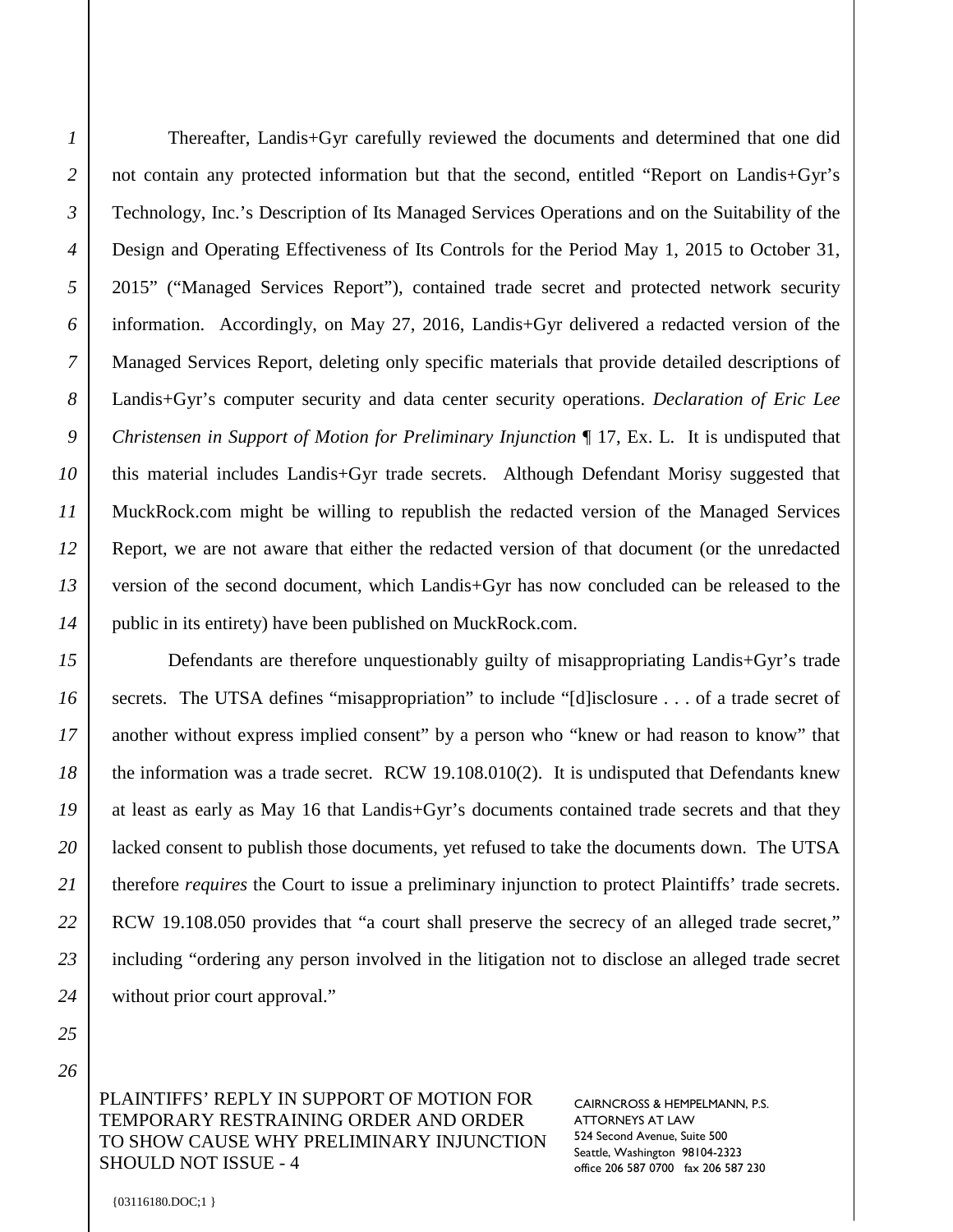For the reasons we now demonstrate, Defendant MuckRock.com's arguments that the Court should ignore the UTSA's requirements are without merit.

## **2. Injunctive Relief To Protect Trade Secrets Is Not A Prior Restraint; A Content-Neutral Injunction Is Appropriate If It Is No More Burdensome Than Necessary To Provide Complete Relief To Plaintiffs.**

The prior restraint doctrine bars *only* content-based injunctions. *DVD Copy Control Ass'n v. Bunner,* 31 Cal.4th 864, 4 Cal.Rptr.3d 69, 75 P.3d 1 (Cal. Sup. Ct. 2003). Accordingly, the U.S. Supreme Court has concluded that *only* content-based injunctions are subject to prior restraint analysis. *Thomas v. Chicago Park District,* 534 U.S. 316, 321-22 (2002) (licensing scheme did not constitute prior restraint because "the scheme is not subject-matter censorship but content-neutral time, place and manner regulation" of public forum); *see Planned Parenthood Shasta-Diablo, Inc. v. Williams,* 7 Cal. 4th 860, 871, 30 Cal.Rptr.2d 629, 873 P.3d 1224 (1994) ("A prior restraint is a *content-based restriction* on speech prior to its occurrence").

If injunctive relief is content-neutral, the high standard applicable to prior restraints does not apply. On the contrary, a content-neutral injunction such as that proposed here is permissible if injunctive relief is "no more burdensome to the defendant than necessary to provide complete relief to the plaintiffs" and "the injunction burden[s] no more speech than necessary to serve a significant government interest." *Madsen v. Women's Health Center,* 512 U.S. 753, 765 (1994); *Schenck v. Pro-Choice Network of Western New York,* 519 U.S. 357, 374 n.6 (1997) (applying same standard to preliminary injunction); *San Francisco Arts & Athletics, Inc. v. U.S. Olympic Comm.,* 483 U.S. 522, 536-37 (1987) ("The appropriate inquiry is thus whether the incidental restrictions on First Amendment freedoms are greater than necessary to further a substantial government interest").

As we now demonstrate, the relief requested by Plaintiffs is content-neutral, is carefully tailored to provide complete relief to Plaintiffs, and burdens no more speech than is necessary to serve the government's interest in protecting property rights and promoting innovation through

PLAINTIFFS' REPLY IN SUPPORT OF MOTION FOR TEMPORARY RESTRAINING ORDER AND ORDER TO SHOW CAUSE WHY PRELIMINARY INJUNCTION SHOULD NOT ISSUE - 5

CAIRNCROSS & HEMPELMANN, P.S. ATTORNEYS AT LAW 524 Second Avenue, Suite 500 Seattle, Washington 98104-2323 office 206 587 0700 fax 206 587 230

*1*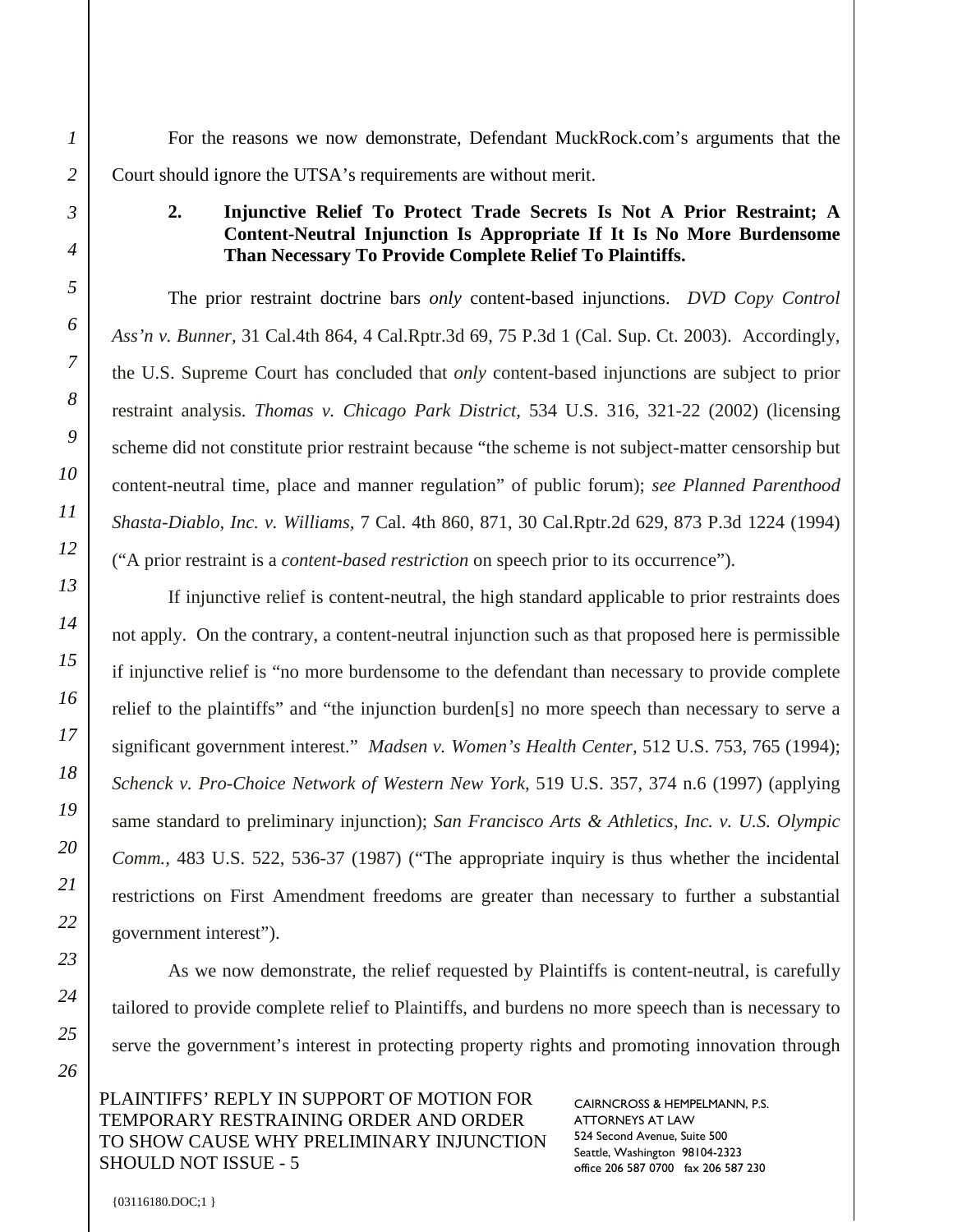protection of trade secrets. In short, "[t]he First Amendment does not prohibit courts from incidentally enjoining speech in order to protect a legitimate property right." *DVD Copy Control Ass'n,* 75 P.3d at 14.

The Washington authorities cited by MuckRock.com are not to the contrary. Rather, Washington takes the same approach, recognizing that restrictions on speech "are content neutral if they do not regulate on the basis of viewpoint or classify speech in terms of subject matter" and content-neutral restrictions are not unconstitutional as long as there is a "reasonable fit" between the restriction and the government interest to be served. *Catsiff v. McCarty*, 167 Wn. App. 698, 706, 274 P.3d 1063, 1067 (2012). The court will therefore uphold restrictions that are "content neutral, reasonable, and supported by a legitimate regulatory interest" because these are not prior restraints. *Id.*, 167 Wn.App. at 708, 711. *See Soundgarden v. Eikenberry*, 123 Wn.2d 750, 768, 871 P.2d 1050, 1060 (1994) (concluding that "State of Washington still has a strong and legitimate interest in protecting minors," and obscenity statute was overbroad in that it regulated sales of music to adults); *State v. Coe*, 101 Wn.2d 364, 373, 679 P.2d 353, 359 (1984) ("a regulation may not rise to the level of a prior restraint if it is merely a valid time, place or manner restriction on the exercise of protected speech").

#### **3. Injunctive Relief to Protect Trade Secrets Is Content-Neutral.**

In determining whether an injunction is content-based, "[t]he government's purpose is the controlling consideration," and an injunction is content-based only if the injunction is issued because of a "disagreement with the message it conveys." *Ward v. Rock Against Racism*, 491 U.S. 781, 791 (1989). An injunction that "serves purposes unrelated to the content of expression is deemed neutral, even if it has an incidental effect on some speakers or messages but not others." *Id.*

The injunction proposed here, which is aimed at protecting trade secrets, and not at censoring the content of any speech, easily meets this standard. The injunction Plaintiffs seek

PLAINTIFFS' REPLY IN SUPPORT OF MOTION FOR TEMPORARY RESTRAINING ORDER AND ORDER TO SHOW CAUSE WHY PRELIMINARY INJUNCTION SHOULD NOT ISSUE - 6

CAIRNCROSS & HEMPELMANN, P.S. ATTORNEYS AT LAW 524 Second Avenue, Suite 500 Seattle, Washington 98104-2323 office 206 587 0700 fax 206 587 230

*24 25*

*26*

*1*

*2*

*3*

*4*

*5*

*6*

*7*

*8*

*9*

*10*

*11*

*12*

*13*

*14*

*15*

*16*

*17*

*18*

*19*

*20*

*21*

*22*

*23*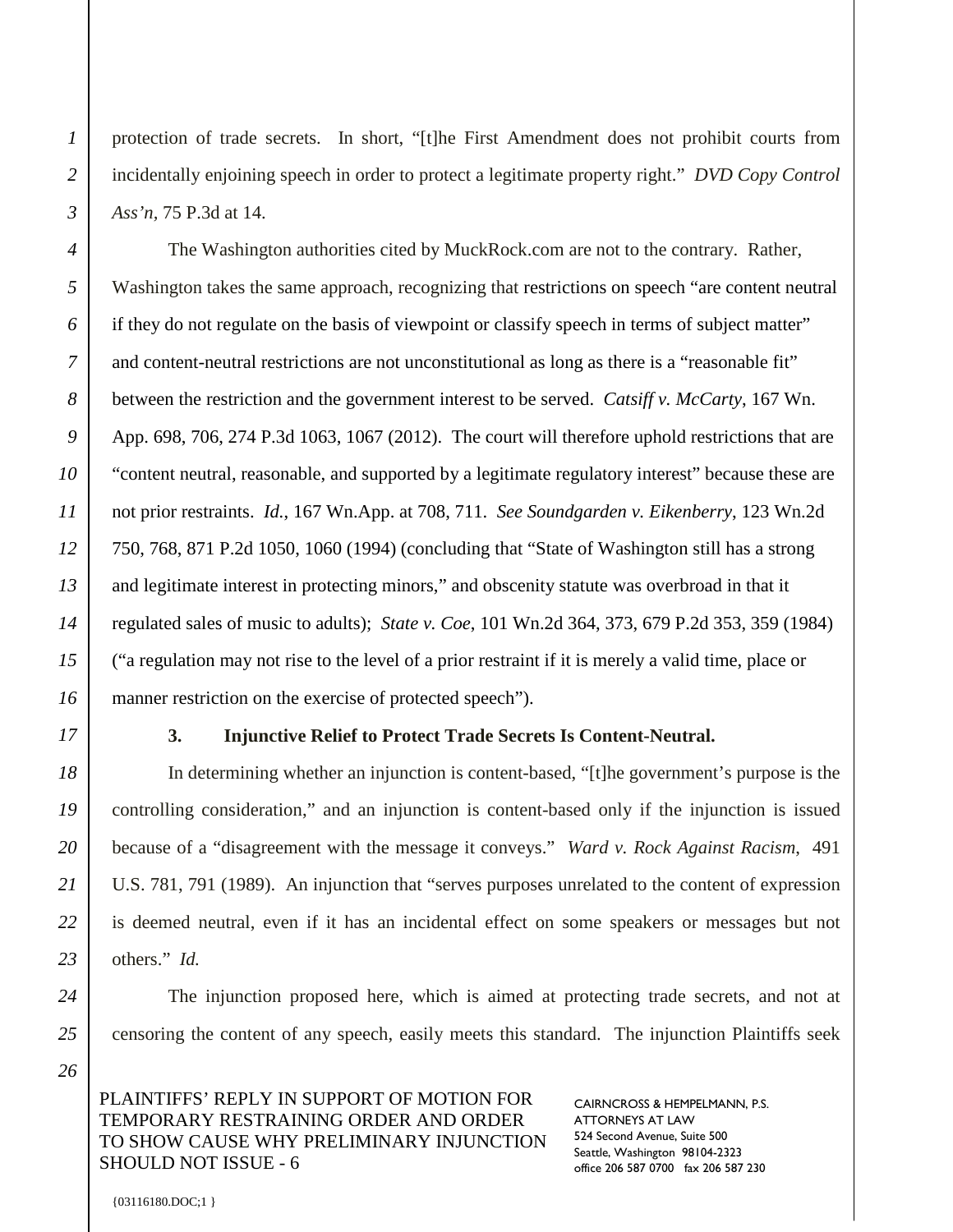*2*

*3*

here is content-neutral because it is aimed at maintaining "the secrecy of [Plaintiffs'] technology and the competitive advantage it enjoyed from those efforts—and not because of the communications' subject matter or any disagreement with [Defendants'] message or viewpoint." *DVD Control Ass'n,* 75 P.3d at 11. That is, Plaintiffs seek a preliminary injunction to protect their "statutorily created property interest in information—and not to suppress the content of [Defendants'] communications. Because the injunction is justified without reference to the content of [Defendant's] communications, it is content neutral." *Id.* 

This is true notwithstanding the fact that Plaintiffs seek a preliminary injunction to prevent release of specifically-identified information. Because the injunction seeks to remedy the "specific deprivation" of "the misappropriation of a property interest in *information," id.,* we propose an injunction that prevents release of the specific trade secret information identified by Plaintiffs in the Managed Service Report. Notwithstanding that the injunction applies to this specific information, it "remains content neutral so long as it services significant governmental purposes unrelated to the content of the proprietary information." *Id.* 

#### **4. A Preliminary Injunction Would Promote Important Government Interests.**

Trade secrecy protection promotes multiple governmental purposes. "Trade secret law promotes the sharing of knowledge, and the efficient operation of industry; it permits the individual inventor to reap the rewards of his labor by contracting with a company large enough to develop and exploit it." *Kewanee Oil Co. v. Bicron Corp.*, 416 U.S. 470, 493 (1974). Trade secret law promotes innovation and discovery. *Id.* at 493. Without trade secret protection, "organized scientific and technological research could become fragmented, and society, as a whole, would suffer." *Id.* at 486. Further, by preventing the misappropriation of another's valuable proprietary information by improper means, trade secret law minimizes the "inevitable cost to the basic decency of society when one . . . steals from another," *id.* at 487, and promotes

PLAINTIFFS' REPLY IN SUPPORT OF MOTION FOR TEMPORARY RESTRAINING ORDER AND ORDER TO SHOW CAUSE WHY PRELIMINARY INJUNCTION SHOULD NOT ISSUE - 7

CAIRNCROSS & HEMPELMANN, P.S. ATTORNEYS AT LAW 524 Second Avenue, Suite 500 Seattle, Washington 98104-2323 office 206 587 0700 fax 206 587 230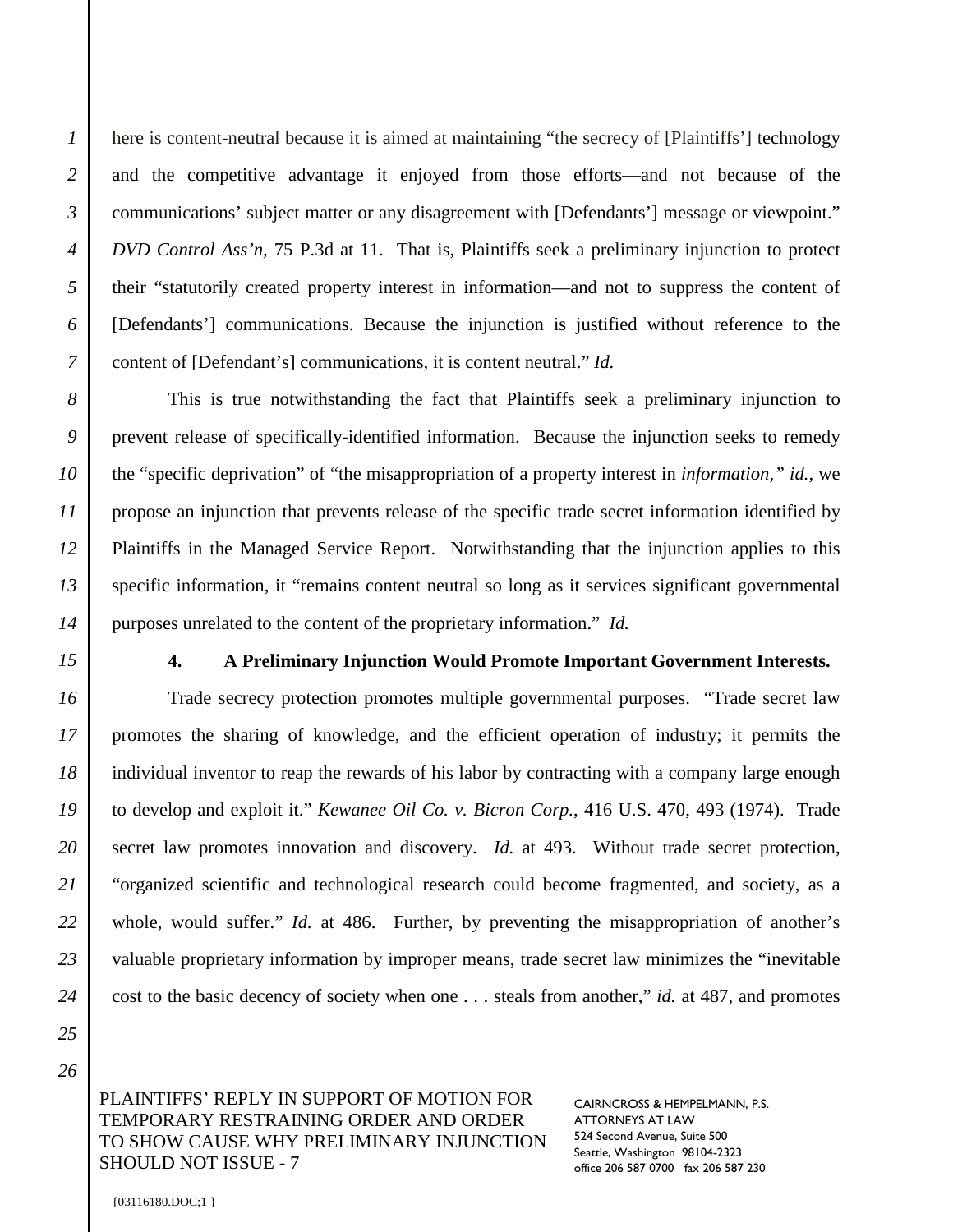"good faith and fair dealing," which are "the very life and spirit of the commercial world." *Id.* at 481-82.

## **5. The Preliminary Injunction Requested Here Is Carefully Tailored To Protect Plaintiffs' Trade Secrets While Minimizing The Burden On Defendants' Expressive Rights.**

In this case, Plaintiff Landis+Gyr seeks to enjoin the release only of specifically identified trade secret information, consisting of detailed information about its proprietary computer and network security systems. In fact, Landis+Gyr has authorized the release of the vast majority of the Managed Service Report, carefully redacting information that specifically addresses its trade secrets. *See Supplemental Declaration of Eric Lee Christensen in Support of Motion for Preliminary Injunction, ¶ 7, Exh. D. Enjoining the re-release of this information is* "the *only* way to preserve the property interest created by trade secret law." *DVD Copy Control*  Ass'n, 75 P.3d at 14. In these circumstances, any restrictions on Defendants' speech are "'properly characterized as incidental'" to the primary purposes of Washington's UTSA, which is to "promote and reward innovation and technological development and maintain commercial ethics." *Id.* (*quoting San Francisco Arts & Athletics, Inc.,* 483 U.S. at 536).

Indeed, the protection of trade secrets and its concomitant benefits "*depend[s]* on the judiciary's power to enjoin disclosures by those who know or have reason to know of their misappropriation." *Id.* at 14. Because the injunction proposed by Plaintiffs is narrowly tailored to exclude only specific trade secret information from public view, there is "no less restrictive way of protecting an owner's constitutionally recognized property interest in its trade secrets," and "the preliminary injunction burdens no more speech than necessary to serve the government's interest in encouraging innovation and development." *Id.*

PLAINTIFFS' REPLY IN SUPPORT OF MOTION FOR TEMPORARY RESTRAINING ORDER AND ORDER TO SHOW CAUSE WHY PRELIMINARY INJUNCTION SHOULD NOT ISSUE - 8

CAIRNCROSS & HEMPELMANN, P.S. ATTORNEYS AT LAW 524 Second Avenue, Suite 500 Seattle, Washington 98104-2323 office 206 587 0700 fax 206 587 230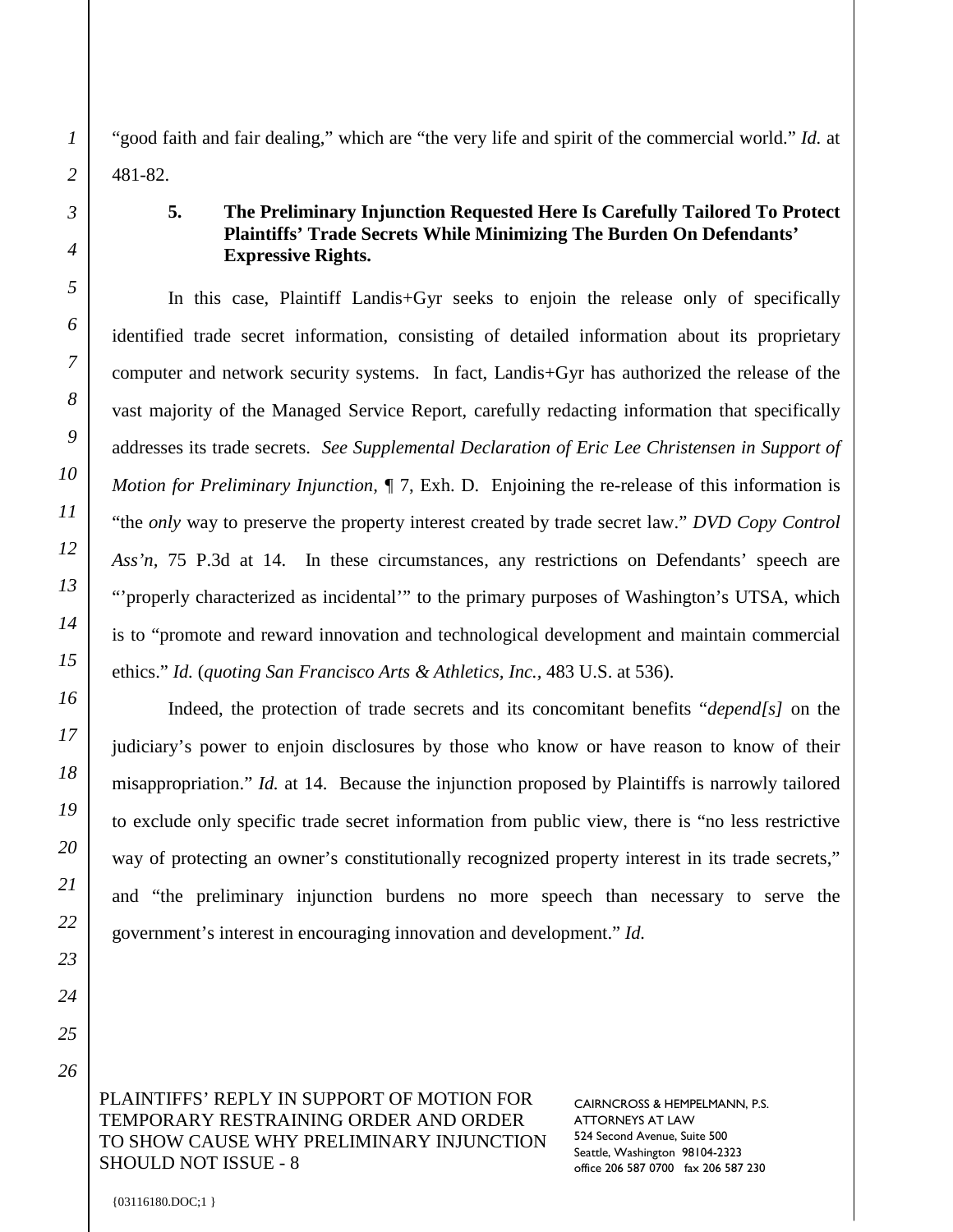## **6. The Trade Secrets Plaintiffs Seek To Protect Are Not Matters Of Public Concern.**

The trade secrets Landis+Gyr seeks to protect contain purely private information. In fact, the Managed Service Report discusses only Landis+Gyr's internal processes and procedures for protecting the security of its computer networks, and the private auditor's approval of those processes. The Managed Service Report contains not a single mention of the City of Seattle, any official of the City of Seattle, or any other governmental entity or official. Moreover, the trade secret information Landis+Gyr has redacted from the Managed Service Report focuses even more narrowly on the specific details of its internal proprietary security systems. Thus, "these trade secrets. . . address matters of purely private concern and not matters of public importance." *DVD Copy Control,* 75 P.3d 16; *Accord Dun & Bradstreet, Inc. v. Greenmoss Builders, Inc.*, 472 U.S. 749, 762 (1985) ("speech solely in the individual interest of the speaker and its specific business audience" raises "no public issue").

Speech on "matters of purely private concern" is of "significantly less constitutional interest" than speech on matters of public concern, and, "[i]n light of the reduced constitutional value of speech involving no matters of public concern," speech on matters of private concern "warrants no special protection" and the constitution tolerates greater limitations on that speech where, as here, those limitations serve a legitimate state interest. *Id.* 472 U.S. 749, 759-62 (1985). Indeed, "[t]he suppression of the publication of stolen information does nothing to hamper the critic from denouncing any firm that chooses to preserve its trade secrets, or to chide any government agency for its lackluster enforcement of the general law. It is something of a mystery as to how free and open debate is frustrated by offering property protections to trade secrets." Richard L. Epstein, *Privacy, Publication, and the First Amendment: The Dangers of First Amendment Exceptionalism,* 52 Stanford L. Rev. 1003, 1043 (2000). In fact, in this case, Mr. Mocek has heavily criticized Landis+Gyr's efforts to protect its trade secrets in multiple

#### PLAINTIFFS' REPLY IN SUPPORT OF MOTION FOR TEMPORARY RESTRAINING ORDER AND ORDER TO SHOW CAUSE WHY PRELIMINARY INJUNCTION SHOULD NOT ISSUE - 9

CAIRNCROSS & HEMPELMANN, P.S. ATTORNEYS AT LAW 524 Second Avenue, Suite 500 Seattle, Washington 98104-2323 office 206 587 0700 fax 206 587 230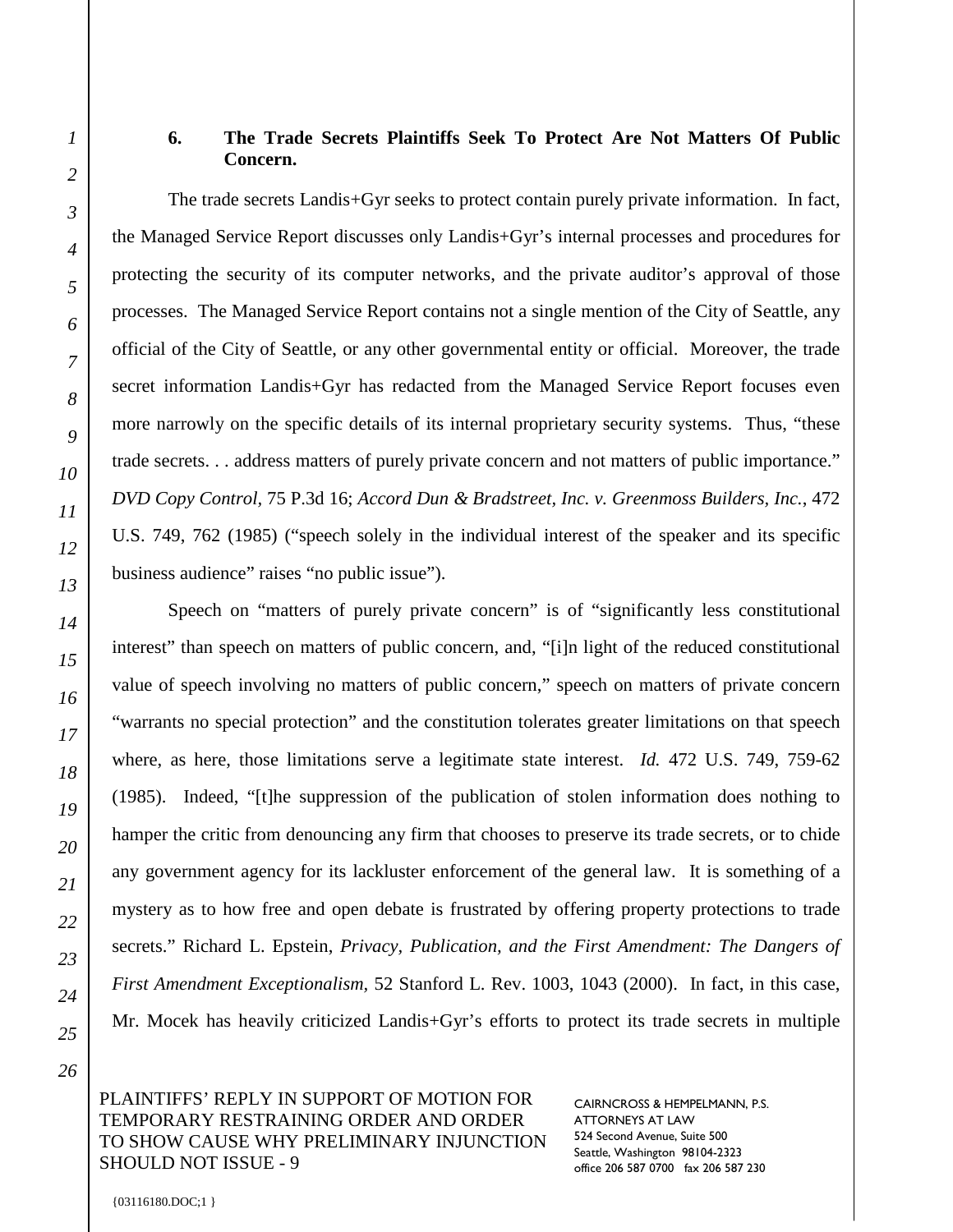*2*

*3*

*4*

internet postings and has continued even after the Managed Service Report was removed from MuckRock.com. *See Christensen*  $2^{nd}$  *Supp. Decl.*,  $\P\P$  4-7, Exhs. B-E. There is no reason to think this debate will be hampered by removing limited and highly targeted trade secret information from the public forum.

MuckRock.com's arguments assume that the information Landis+Gyr seeks to protect involves matters of public interest, and most of its arguments fail because this assumption is incorrect. For example, MuckRock.com (Motion 9) asserts that it is protected under the "*Daily Mail*" rule. But, in *Bartnicki v. Vopper,* which MuckRock.com concedes is controlling, the United States Supreme Court explicitly refused to extend the *Daily Mail* rule to "disclosures of trade secrets or domestic gossip or other information of purely private concern." 532 U.S. 514, 533 (2001). Further, the Court recognized that the statute barring interception of private phone conversations "may be enforced with respect to most violations of the statute without offending the First Amendment" and that enforcement of the statute is curtailed only where the information involved implicates "matters of public concern." *Id.* at 533-34. In so ruling, "the court recognized that the First Amendment interests served by the disclosure of purely private information like trade secrets are not as significant as the interests served by the disclosure of information concerning a matter of public importance," thus acknowledging that "a balancing of First Amendment interests against government interests in the trade secret context may yield a different result." *DVD Copy Control Ass'n,* 75 P.3d at 15. Further, the *Daily Mail* rule only protects "information *republished* on the Internet after having been made *public on the Internet*." *Id.* at 27. That is not the case here, where MuckRock.com published the Managed Service Report for *the first time* on the internet. Indeed, until it appeared on the MuckRock.com website, the Managed Service Report, like other Landis+Gyr proprietary information, had been carefully protected to ensure that it was not publicly released. *See Declaration of Jay Evensen in Support of Motion for Temporary Restraining Order* ¶ 10.

## PLAINTIFFS' REPLY IN SUPPORT OF MOTION FOR TEMPORARY RESTRAINING ORDER AND ORDER TO SHOW CAUSE WHY PRELIMINARY INJUNCTION SHOULD NOT ISSUE - 10

CAIRNCROSS & HEMPELMANN, P.S. ATTORNEYS AT LAW 524 Second Avenue, Suite 500 Seattle, Washington 98104-2323 office 206 587 0700 fax 206 587 230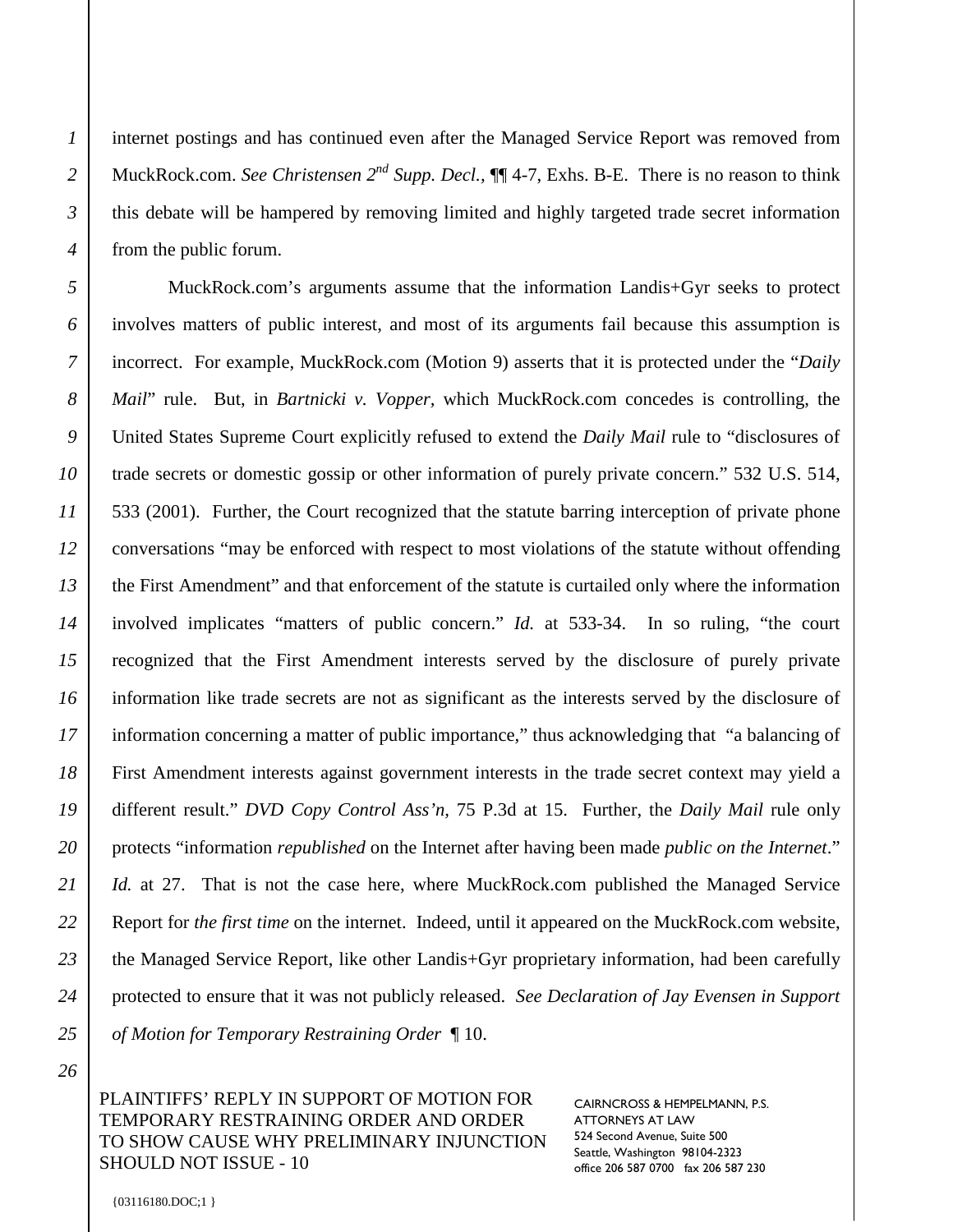The cases cited by MuckRock.com where courts refused to enjoin the public release of trade secrets are distinguishable on the same grounds. Most involved information of public concern, such as "unsanitary practices in the meat industry," *CBS, Inc. v. Davis,* 510 U.S. 1315 (1994) (Blackmun, Circuit Justice), or "discussion of ethical matters concerning [public] officials." *VI 4D, LLLP v. Crucians in Focus, Inc.,* 2012 WL 6757243 at \*8 (V.I. Super. 2012). *See Rain CII Carbon, LLC v. Kurczy,* 2012 WL 3577534 at \*5 (E.D. La. 2012).

Further, the cases uncritically applied prior restraint doctrine which is not, for the reasons described above, applicable here. *See Rain CII Carbon,* 2012 WL 3577534 at \*3; *State ex rel. Sports Management News v. Nachtigal,* 324 Or. 80, 921 P.2d 1304, 1308 (Or. Sup. Ct. 1996); *Ford Motor Co. v. Lane,* 67 F.Supp.2d 745, 751 (1999). *See DVD Copy Center,* 75 P.3d at 18- 19 (distinguishing cases relied on by MuckRock.com). In fact, *Nichtigal* recognizes that a content-neutral restraint, such as Landis+Gyr advocates here, would not constitute a prior restraint, 921 P.2d at 1308, a view confirmed in the Oregon Supreme Court's subsequent decision in *Outdoor Media Dimensions, Inc. v. Dept. of Transp.,* 340 Or. 275, 132 P.3d 5 (2006), where it approved content-neutral restrictions on speech. Likewise, *Garth v. Shaktek*, 876 S.W.2d 545, 549-50 (Tex. App. 1994), found that "injunctive relief granted" to protect a trade secret "is not an unconstitutional prior restraint" where the injunction is no less restrictive than necessary to protect the trade secrets.

Further, *Proctor & Gamble Co. v. Bankers Trust Co.* is distinguishable because the lower court failed to conduct review the relevant documents to determine if they were protected trade secrets, 78 F.3d 219, 222 (6th Cir. 1996) ("[t]he parties and not the court ... determine[d] whether the particular documents" were proprietary].) The same is true of *Nichtigal.* 921 P.2d at 1308. In contrast, here we have provided a redacted copy of the Managed Services Report for the record and are prepared to offer an unredacted version for *in camera* inspection, which will

PLAINTIFFS' REPLY IN SUPPORT OF MOTION FOR TEMPORARY RESTRAINING ORDER AND ORDER TO SHOW CAUSE WHY PRELIMINARY INJUNCTION SHOULD NOT ISSUE - 11

CAIRNCROSS & HEMPELMANN, P.S. ATTORNEYS AT LAW 524 Second Avenue, Suite 500 Seattle, Washington 98104-2323 office 206 587 0700 fax 206 587 230

*1*

*2*

*3*

*4*

*5*

*6*

*7*

*8*

*9*

*10*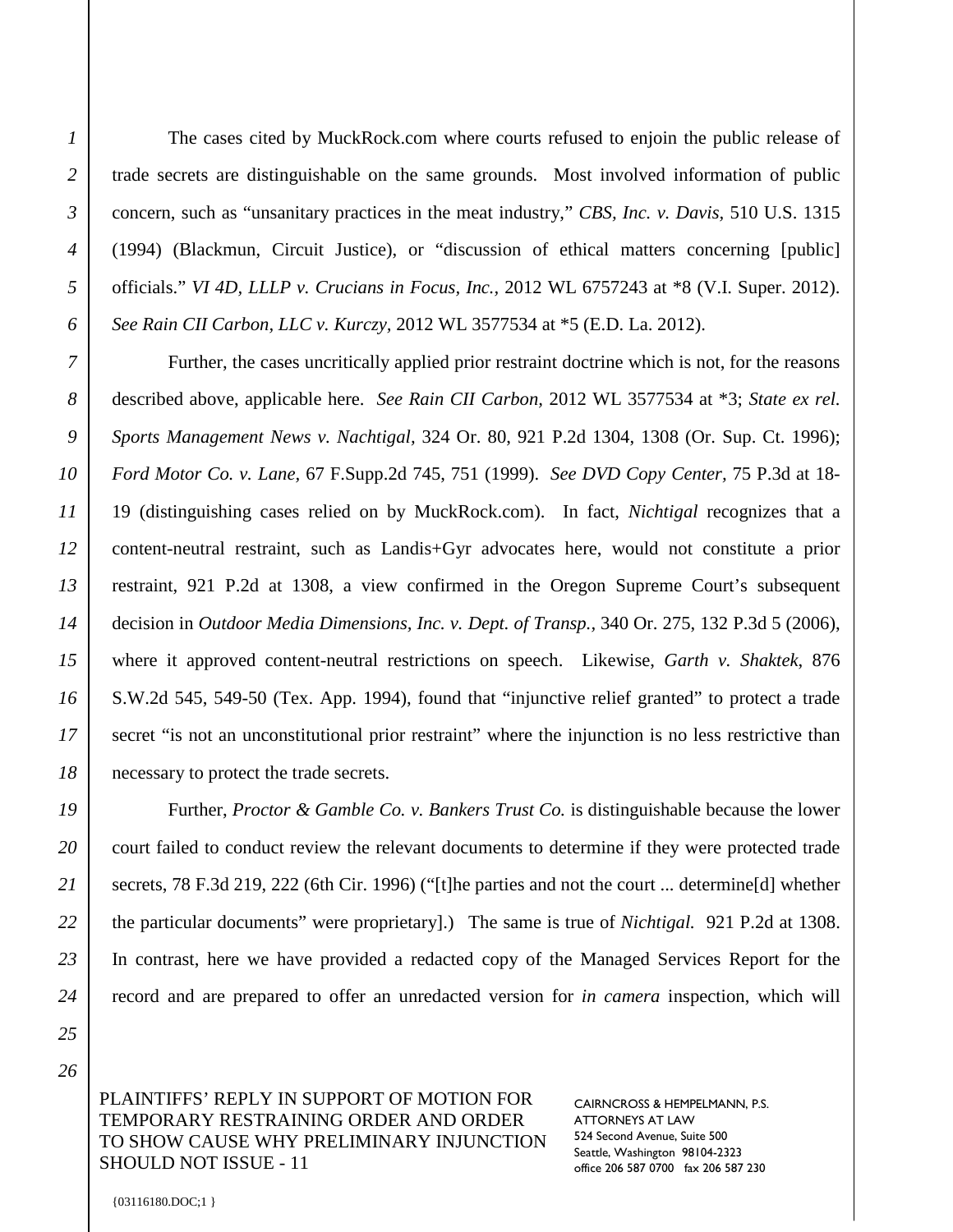*2*

confirm the affidavits submitted in support of Plaintiffs' motion that the redacted material constitutes protected trade secrets.

Apparently attributing clairvoyance to Landis+Gyr, MuckRock.com argues, without benefit of authority, that Landis+Gyr was required to act the moment its trade secrets were posted on MuckRock.com and to have them removed or else lose its trade secret protection. This is incorrect. The UTSA requires only that Landis+Gyr make "efforts that are reasonable under the circumstances to maintain its secrecy." RCW 19.108.010(4)(b). As the California Supreme Court has observed, "information posted on an obscure Internet site and detected quickly" should not cause the loss of trade secret status because the law recognizes that "minor disclosures of a trade secret followed by a brief delay in withdrawing it from the public domain do not cause trade secret status to be lost." *DVD Copy Control Ass'n,* 75 P.3d at 28 (*citing Hoechst Diafoil Co. v. Nan Ya Plastics Corp.*, 174 F.3d 411, 418 (4th Cir.1999); *Gates Rubber Co. v. Bando Chemical Indus., Ltd.,* 9 F.3d 823, 849 (10th Cir.1993)).

In this case, Landis+Gyr met that requirement. As soon as it discovered that the document had been published without its knowledge or consent on MuckRock.com, Landis+Gyr took action, requesting through its May 16 letter than MuckRock.com and/or Mr. Mocek immediately remove the documents from public view, filing this lawsuit, and successfully seeking a TRO. Although the letter clearly put Defendants on notice that the document contains trade secrets protected by the UTSA, Defendants refused to remove the documents. This clearly subjects them to liability under the UTSA for misappropriation of trade secrets. RCW 19.108.020-.040. Further, the evidence currently available suggests that, to the extent Landis+Gyr's trade secrets were actually compromised (a question that cannot be resolved without further investigation), they were compromised after Defendants were fully aware that they were protected, *see Christensen 2nd Supp. Decl.,* ¶¶ 4-6, Exhs. B-E, meaning that

PLAINTIFFS' REPLY IN SUPPORT OF MOTION FOR TEMPORARY RESTRAINING ORDER AND ORDER TO SHOW CAUSE WHY PRELIMINARY INJUNCTION SHOULD NOT ISSUE - 12

CAIRNCROSS & HEMPELMANN, P.S. ATTORNEYS AT LAW 524 Second Avenue, Suite 500 Seattle, Washington 98104-2323 office 206 587 0700 fax 206 587 230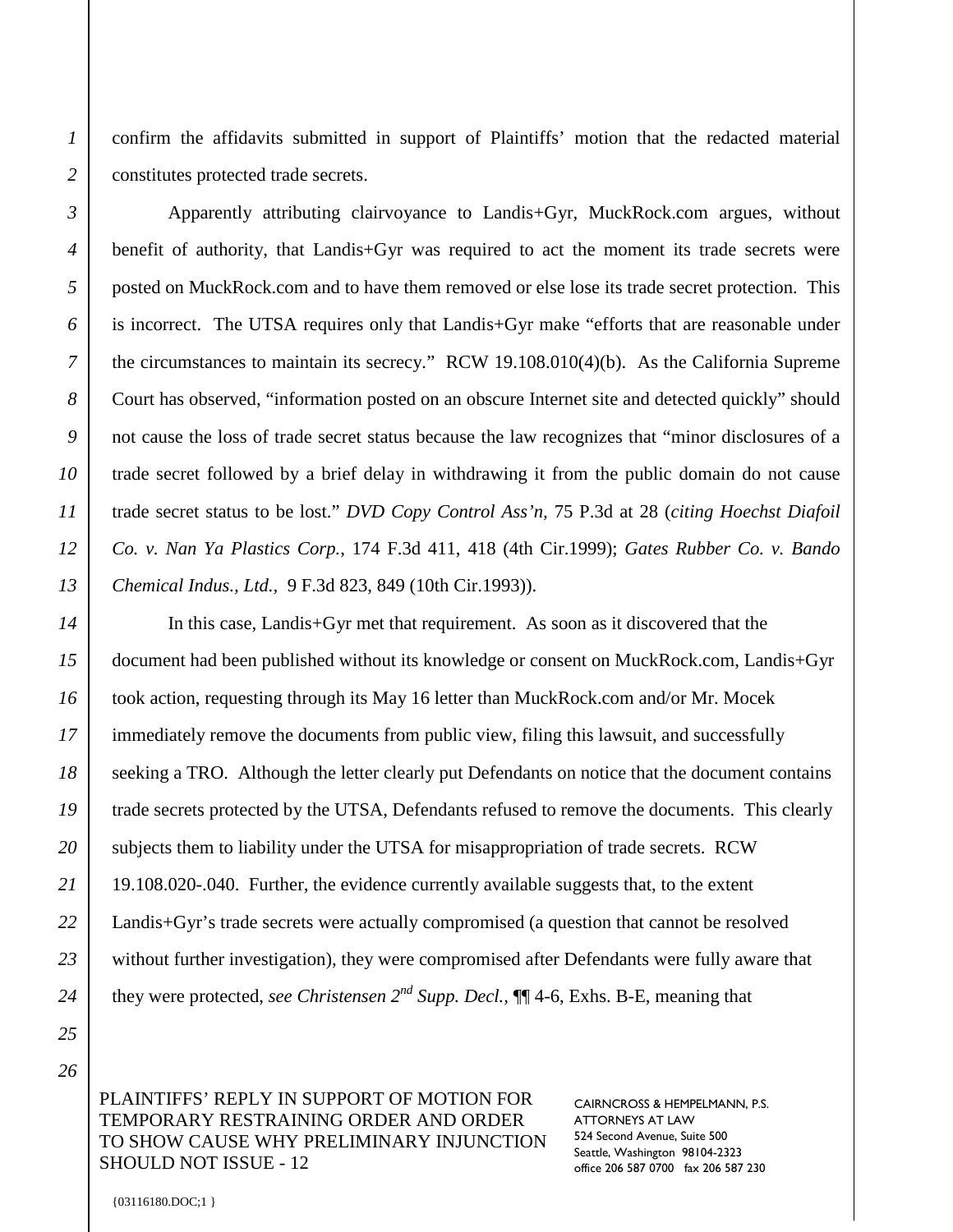Defendants' refusal to remove the trade secret information from public view may have accommodated further misappropriations in violation of the UTSA.

## **7. Defendants Are Not Immune From The Consequences of Publishing Plaintiffs' Trade Secrets.**

## *a) MuckRock.com Is Not Immune Under the Communications Decency Act.*

MuckRock argues it is immune from suit pursuant to 47 U.S.C. § 230 ("§ 230") of the Communications Decency Act of 1996 (the "CDA"). But § 230 by its plain terms does not protect MuckRock.com from liability for violation of rules involving intellectual property and this defense therefore fails.

The CDA provides immunity to the provider of an interactive computer service that publishes information originating with a third-party user of the service. § 230; *Perfect 10, Inc. v. CCBILL LLC*, 488 F.3d 1102 (2007). The immunity created, however, is limited by § 230(e)(2), which makes clear that  $\S 230$  does not "limit or expand any law pertaining to intellectual property." Relying on the Ninth Circuit's interpretation of "intellectual property" in Section  $230(c)(1)$  as "federal intellectual property," MuckRock.com asserts that the intellectual property carve-out does not apply here. While it once was true that trade secrets were the domain of state, not federal, intellectual property law, this is no longer true. Trade secrets are now accorded federal intellectual property protection under the Defend Trade Secrets Act of 2016 (the "DTSA"), Pub. L. No. [1](#page-12-0)14-153, which was signed by President Obama on May 11, 2016.<sup>1</sup> Trade secret protection is now "federal intellectual property." Accordingly, MuckRock is not excused from liability for its misappropriation of trade secrets under § 230.

*1*

*2*

<sup>1</sup> The complete text of the DTSA is available at: https://www.congress.gov/bill/114th-congress/senate-bill/1890/text.

<span id="page-12-0"></span>PLAINTIFFS' REPLY IN SUPPORT OF MOTION FOR TEMPORARY RESTRAINING ORDER AND ORDER TO SHOW CAUSE WHY PRELIMINARY INJUNCTION SHOULD NOT ISSUE - 13

CAIRNCROSS & HEMPELMANN, P.S. ATTORNEYS AT LAW 524 Second Avenue, Suite 500 Seattle, Washington 98104-2323 office 206 587 0700 fax 206 587 230

{03116180.DOC;1 }

 $\overline{a}$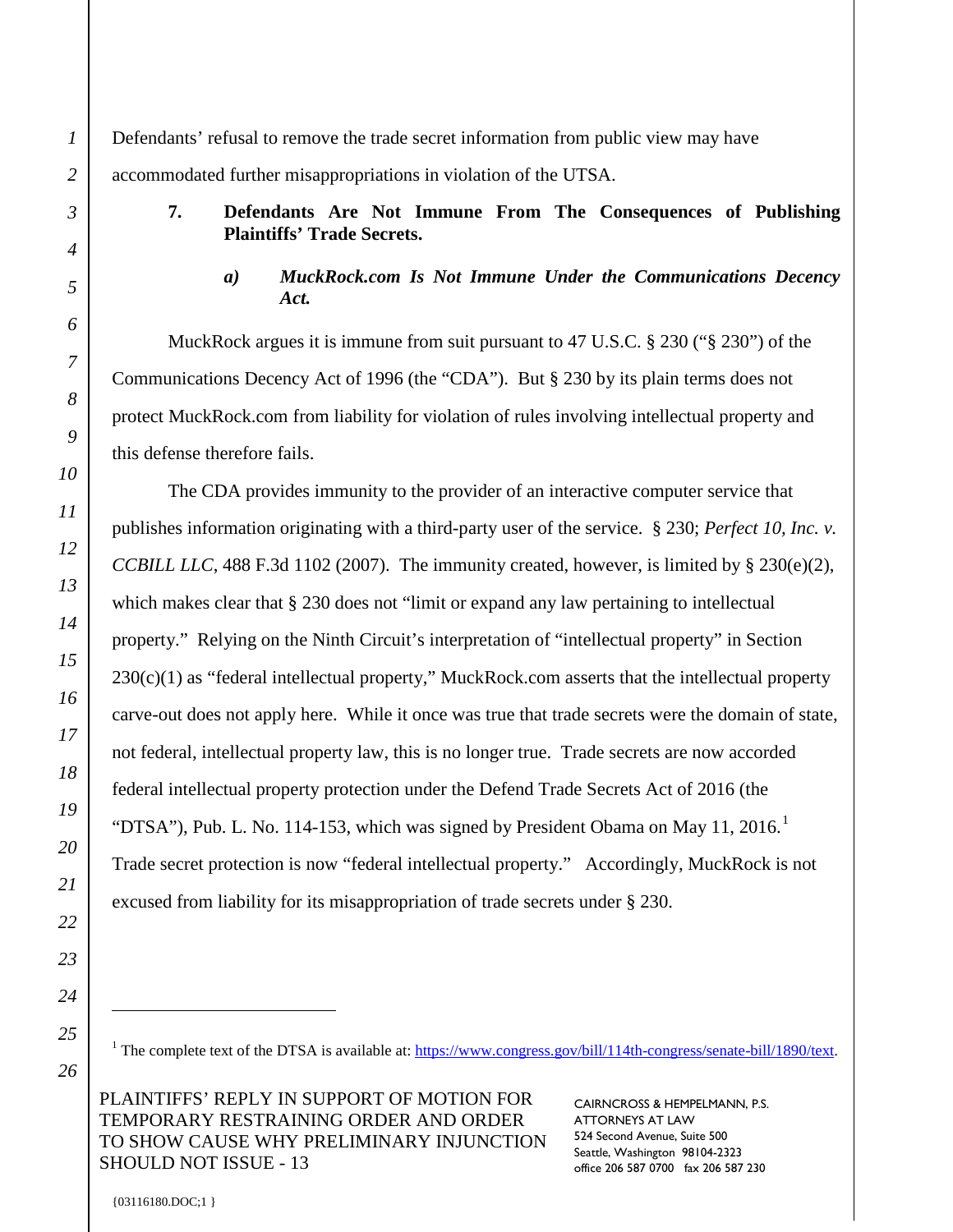Further,  $\S 230(e)(3)$  preserves state authority, providing that "[n]othing in this section shall be construed to prevent any State from enforcing any State law that is consistent with this section." Because Washington UTSA is consistent with the DTSA and affords complimentary protections to trade secrets, the Court is fully empowered to enforce the UTSA to vindicate Plaintiffs' trade secrets without running afoul of § 230.

Finally, even if MuckRock.com were immune from an injunction under § 230, that is not true of either of the City or Mocek, neither of which are websites qualifying for § 230 immunity. Accordingly, a preliminary injunction can properly issue requiring the City and Mocek (who "controls" the content posted on MuckRock.com) to refrain from publicly releasing Plaintiffs' trade secrets for the duration of this proceeding.

#### *b) The Fair Reporting Privilege Does Not Protect MuckRock.com From Liability Under the UTSA*

MuckRock.com (Motion 12) claims that the fair reporting privilege excuses it from liability for its violations of the UTSA. This is incorrect. The fair reporting privilege is a common law, judicially-created limitation on the liability for libel and slander when public media republish potentially defamatory material from court transcripts, recall petitions, or other official sources. *Hauter v. Cowles Pub. Co.*, 61 Wn.App. 572, 578, 811 P.2d 231 (1991). The fair reporting privilege is recognized in Washington as a conditional privilege for publication of defamatory matter. *Momah v. Bharti*, 144 Wn.App. 731, 746, 182 P.3d 455 (2008).

The doctrine does not apply here because this case involves neither libel/slander claims nor material copied from an official source like a court transcript or public hearing. Further, because it is judicially-created, the doctrine does not and cannot limit Plaintiffs' statutory rights under the UTSA. Nor have Defendants simply re-published material. On the contrary, they have published for the first time an internal, private Landis+Gyr document that pertains solely to the operations of Landis+Gyr's proprietary computer and network security systems. Any contrary

#### PLAINTIFFS' REPLY IN SUPPORT OF MOTION FOR TEMPORARY RESTRAINING ORDER AND ORDER TO SHOW CAUSE WHY PRELIMINARY INJUNCTION SHOULD NOT ISSUE - 14

CAIRNCROSS & HEMPELMANN, P.S. ATTORNEYS AT LAW 524 Second Avenue, Suite 500 Seattle, Washington 98104-2323 office 206 587 0700 fax 206 587 230

*1*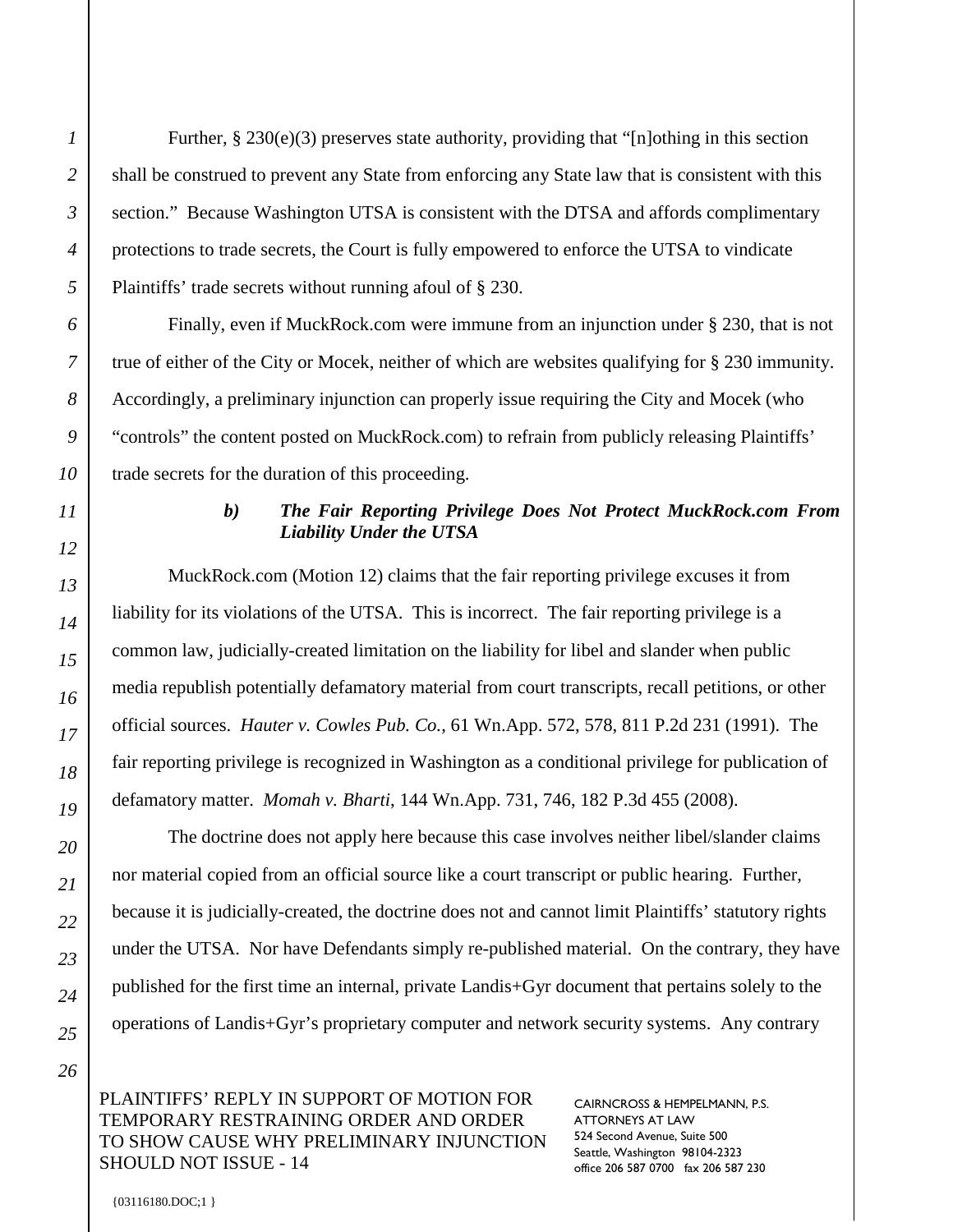holding would gut the UTSA by allowing those who would profit from misappropriation of trade secrets to escape liability by the simple expedient of posting the trade secrets to a publiclyaccessible website.

# **B. Plaintiffs Are Entitled To An Injunction to Prevent Release of The Names and Individually-Identifiable Information of Employees and Trade References.**

Plaintiffs properly seek to prevent release of the names and individually-identifiable information of their employees and trade references. As Plaintiffs have demonstrated, this information is protected as trade secrets, *Plaintiff's Motion for Preliminary Injunction* at 25-27, a contention not challenged by any Defendant, and an injunction to bar its release is therefore fully justified.

Plaintiffs are also entitled to a preliminary injunction to protect the privacy interests of their employees and trade references because "[t]he PRA is a tool to enable citizens to monitor their government. It is not a mechanism for them to examine, exploit, or endanger each other." *Roe v. Anderson,* 2015 WL 4724739 at \*2 (W.D. Wa. 2015). "The PRA was never intended to facilitate spying or stalking, or to enable a hose of other nefarious goals." *Id.* But the evidence proffered by Plaintiffs demonstrates that, in the circumstances of this case, public release of this person information is likely to result in bullying, harassment, and intimidation of Plaintiffs' employees and trade references from the opponents of smart metering, who have employed tactics like burying opponents in huge but incomprehensible legal documents, *Christensen TRO Declaration* at ¶ 14, and harassment and intimidation on the internet. *Second Supp. Christensen Decl. at* ¶ 3, Ex. A.

The City (Response at 8-9) does not deny that Plaintiffs have demonstrated that the meet the high standard for protection of privacy under the RCW 42.56.050, but argues that Plaintiffs must base their privacy claims on some independent basis in the PRA. But the Court's injunctive powers under the PRA are not so limited. On the contrary, the PRA by its plain terms

## PLAINTIFFS' REPLY IN SUPPORT OF MOTION FOR TEMPORARY RESTRAINING ORDER AND ORDER TO SHOW CAUSE WHY PRELIMINARY INJUNCTION SHOULD NOT ISSUE - 15

CAIRNCROSS & HEMPELMANN, P.S. ATTORNEYS AT LAW 524 Second Avenue, Suite 500 Seattle, Washington 98104-2323 office 206 587 0700 fax 206 587 230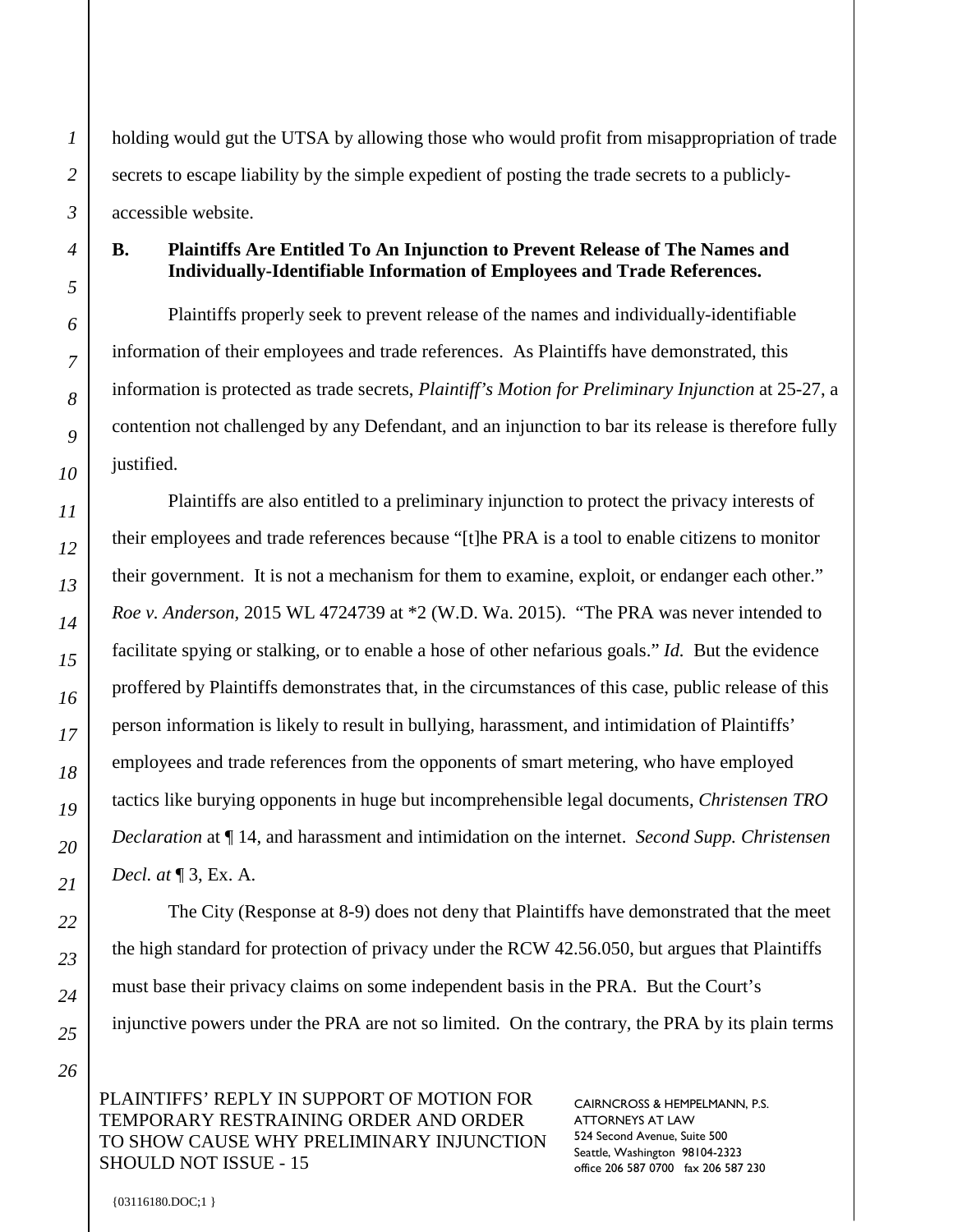*2*

allows the Court to enjoin the "examination of *any* specific public record" if the Court finds that "such examination would clearly not be in the public interest and would substantially and irreparably damage *any person*, or would substantially and irreparably damage vital governmental functions." RCW 42.56.540. It is unchallenged here that the names and addresses of Plaintiffs' employees and trade references are of no public interest since, in most cases, they have no connection at all to the City of Seattle. It is likewise unchallenged that, in the circumstances of this case, those individuals could be irreparably damaged because they would be subject to harassment and intimidation by unscrupulous opponents of "smart meters."

This Court should therefore issue a preliminary injunction barring the release of these names and individually-identifying information.

DATED this 2nd day of June, 2016.

#### CAIRNCROSS & HEMPELMANN, P.S.

Eric L. Christensen, WSBA No. 27934 524 Second Avenue, Suite 500 Seattle, WA 98104-2323 Telephone: (206) 587-0700 Facsimile: (206) 587-2308 E-mail: echristensen@cairncross.com

#### ATTORNEY FOR PLAINTIFF

PLAINTIFFS' REPLY IN SUPPORT OF MOTION FOR TEMPORARY RESTRAINING ORDER AND ORDER TO SHOW CAUSE WHY PRELIMINARY INJUNCTION SHOULD NOT ISSUE - 16

CAIRNCROSS & HEMPELMANN, P.S. ATTORNEYS AT LAW 524 Second Avenue, Suite 500 Seattle, Washington 98104-2323 office 206 587 0700 fax 206 587 230